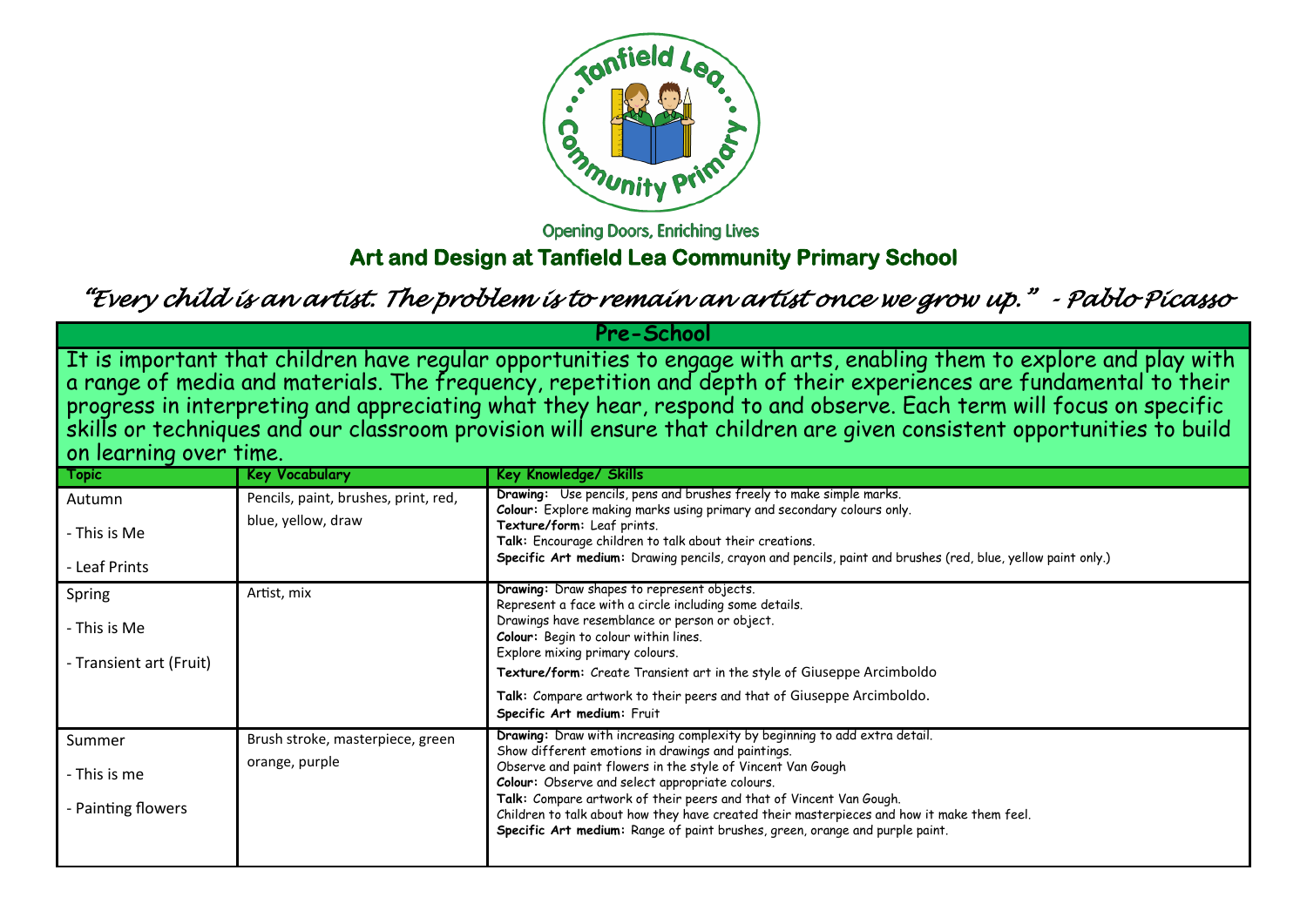### **Reception**

It is important that children have regular opportunities to engage with arts, enabling them to explore and play with a range of media and materials. The frequency, repetition and depth of their experiences are fundamental to their progress in interpreting and appreciating what they hear, respond to and observe. Each term will focus on specific skills or techniques and our classroom provision will ensure that children are given consistent opportunities to build on learning over time.

| <b>Topic</b>                                                                                                                        | <b>Key Vocabulary</b>                | Key Knowledge/ Skills                                                                                                                                                                                                                                                                                                                                                                                                                                                                                                   |
|-------------------------------------------------------------------------------------------------------------------------------------|--------------------------------------|-------------------------------------------------------------------------------------------------------------------------------------------------------------------------------------------------------------------------------------------------------------------------------------------------------------------------------------------------------------------------------------------------------------------------------------------------------------------------------------------------------------------------|
| Autumn<br>- This is me<br>- Observational drawing of a<br>tree (Science link)<br>- Famous illustrator inspired art                  | Illustrator, smudging, observe       | Drawing: Continue to draw with increasing accuracy and detail through observation.<br>Explore and develop techniques used by Raymond Briggs.<br>Colour: Colour with increasing accuracy within lines.<br>Texture/form: Explore smudging when using chalk to express feelings and ideas.<br>Talk: Compare illustrations to work of their peers and that of Raymond Briggs<br>Specific Art medium: Chalk, black paper                                                                                                     |
| Spring<br>- This is me<br>- Observational drawing of a<br>tree (Science link)<br>- Colour mixing                                    | Powder paint, water colours          | Drawing: Continue to draw with increasing accuracy and detail through observation.<br>Begin to notice and draw features in our natural world.<br>Colour: Explore mixing colour using powder paints and water colours.<br>Texture/form: Use powder paints and water colours on large (Jackson Pollock) and small scale and on a variety of<br>surfaces<br>Talk: Discuss what they notice<br>Encourage children to work together and realise creative opportunities<br>Specific Art medium: Powder paints, water colours. |
| Summer<br>- This is me<br>- Observational drawing of a<br>tree (Science link)<br>- Observational drawing of<br>objects of interest. | Artist pencils, thick, light, affect | Drawing: Continue to draw with increasing accuracy and detail through observation.<br>Refine ideas - How can I improve it?<br>Begin to introduce light sketching to refine or change.<br>Colour: Colour with increasing care and accuracy within lines.<br>Use different art pencils to smudge.<br>Texture/form: Explore different pencil thicknesses for effect.<br>Talk: Explain process<br>Describe different pencil thickness<br>Specific Art medium: Art pencils for sketching, eraser.                            |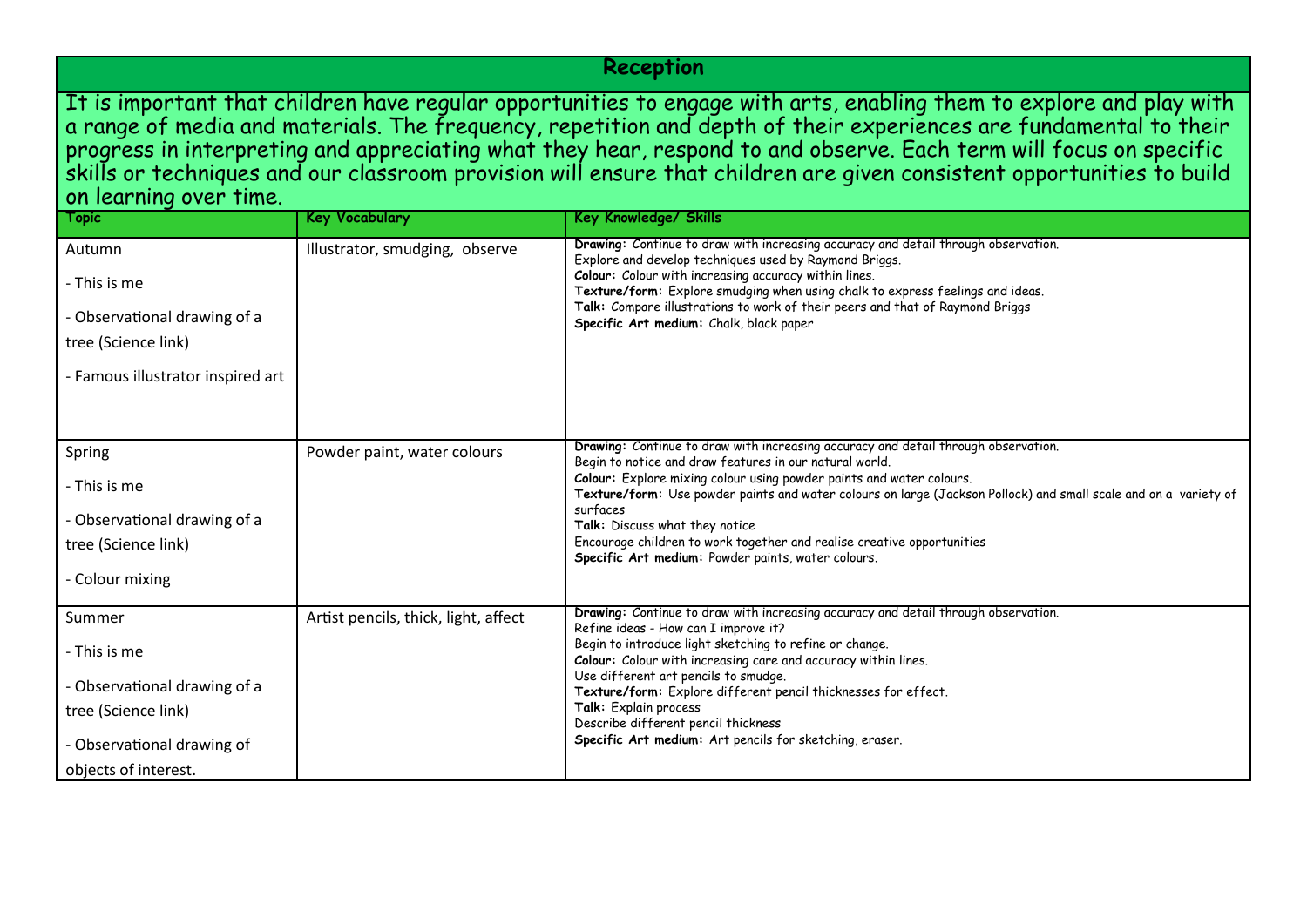#### **Pupils should be taught:**

-to use a range of materials creatively to design and make products

- to use drawing, painting and sculpture to develop and share their ideas, experiences and imagination

- to develop a wide range of art and design techniques in using colour, pattern, texture, line, shape, form and space

- about the work of a range of artists, craft makers and designers, describing the differences and similarities between different practices and disciplines, and making links to their own work.

#### **Ideas will be developed by:**

-Recording and exploring ideas from first hand observation.

-Asking and answering questions about the starting points for their work.

-Exploring different methods and materials.

-Exploring differences and similarities within the work of artists, craftspeople and designers in different times and cultures.

| Year One                                                                                                                                                                                                                                                                                                                       |                                                                                                                                       |                                                                                                                                                                                                                                                                                                                                                                                                                                                                                    |  |
|--------------------------------------------------------------------------------------------------------------------------------------------------------------------------------------------------------------------------------------------------------------------------------------------------------------------------------|---------------------------------------------------------------------------------------------------------------------------------------|------------------------------------------------------------------------------------------------------------------------------------------------------------------------------------------------------------------------------------------------------------------------------------------------------------------------------------------------------------------------------------------------------------------------------------------------------------------------------------|--|
| Topic                                                                                                                                                                                                                                                                                                                          | <b>Key Vocabulary</b>                                                                                                                 | <b>Key Knowledge/ Skills</b>                                                                                                                                                                                                                                                                                                                                                                                                                                                       |  |
| <b>Autumn Term 1 - The Smartest children in class</b><br>Technique focus: Painting<br><b>Activities:</b><br>Study portraits<br>Draw parts of a face<br>Draw a self-portrait<br>Explore mark making using paintbrushes<br>Explore textures<br>Paint by numbers with textures<br>Paint portraits<br>Artists:<br>Frida Kahlo      | Colour, neatly, lines, thick, thin, shape,<br>portrait, self                                                                          | <b>Artists</b><br>-Describe the work of notable artists, designers and artisans.<br>-Use some of the ideas of artists studied to create pieces.<br>Drawing<br>-Extend the variety of drawing tools and surfaces.<br>-Draw lines of different sizes and thickness.<br>-Observe and draw faces.<br>Painting<br>-Use a variety of tools, including thick and thin brushes.<br>-Create different textures (e.g. using sand, sawdust, flour).<br>-Ensure they can name primary colours. |  |
| Autumn Term 2 - The Gunpowder Plot<br>Technique focus: Drawing<br><b>Activities:</b><br>Look at Castle and sun pictures<br>Explore different thickness of lines<br>Explore patterns using dots and lines<br>Explore using pastels, crayons, fell tip pens etc<br>Create own Castles and sun pictures.<br>Artists:<br>Paul Klee | Colour, lines, thick, thin, shape, pattern,<br>draw, repeating patterns                                                               | <b>Artists</b><br>-Describe the work of notable artists, designers and artisans.<br>-Use some of the ideas of artists studied to create pieces.<br>Drawing<br>-Extend the variety of drawing tools and surfaces.<br>-Draw lines of different sizes and thickness.<br>-Show patterns by adding dots and lines.<br>-Explore the use of pattern, line, shape and colour<br>-Observe and draw patterns and objects.<br>-Colour neatly, following the lines.                            |  |
| <b>Spring Term 2 - Toys</b><br>Technique focus: Printing<br><b>Activities:</b><br>Explore Andy Warhol prints<br>Explore printing with objects<br>Lego Printing<br>Create repeating patterns<br>Create own Andy Warhol style wallpaper prints<br>Artists:<br>Andy Warhol                                                        | Colour, printing, tools, materials, objects,<br>prints, design, repeating, patterns,<br>overlapping, shapes, press, roll, sub, stamp. | <b>Artists</b><br>-Describe the work of notable artists, designers and artisans.<br>-Use some of the ideas of artists studied to create pieces.<br>Printing<br>- Use a variety of tools, materials and objects to create prints.<br>-Press, roll, rub and stamp to make prints.<br>-Design repeating patterns and overlapping shape patterns<br>-Mimic print from the environment (e.g. wallpapers, curtains, fabric).                                                             |  |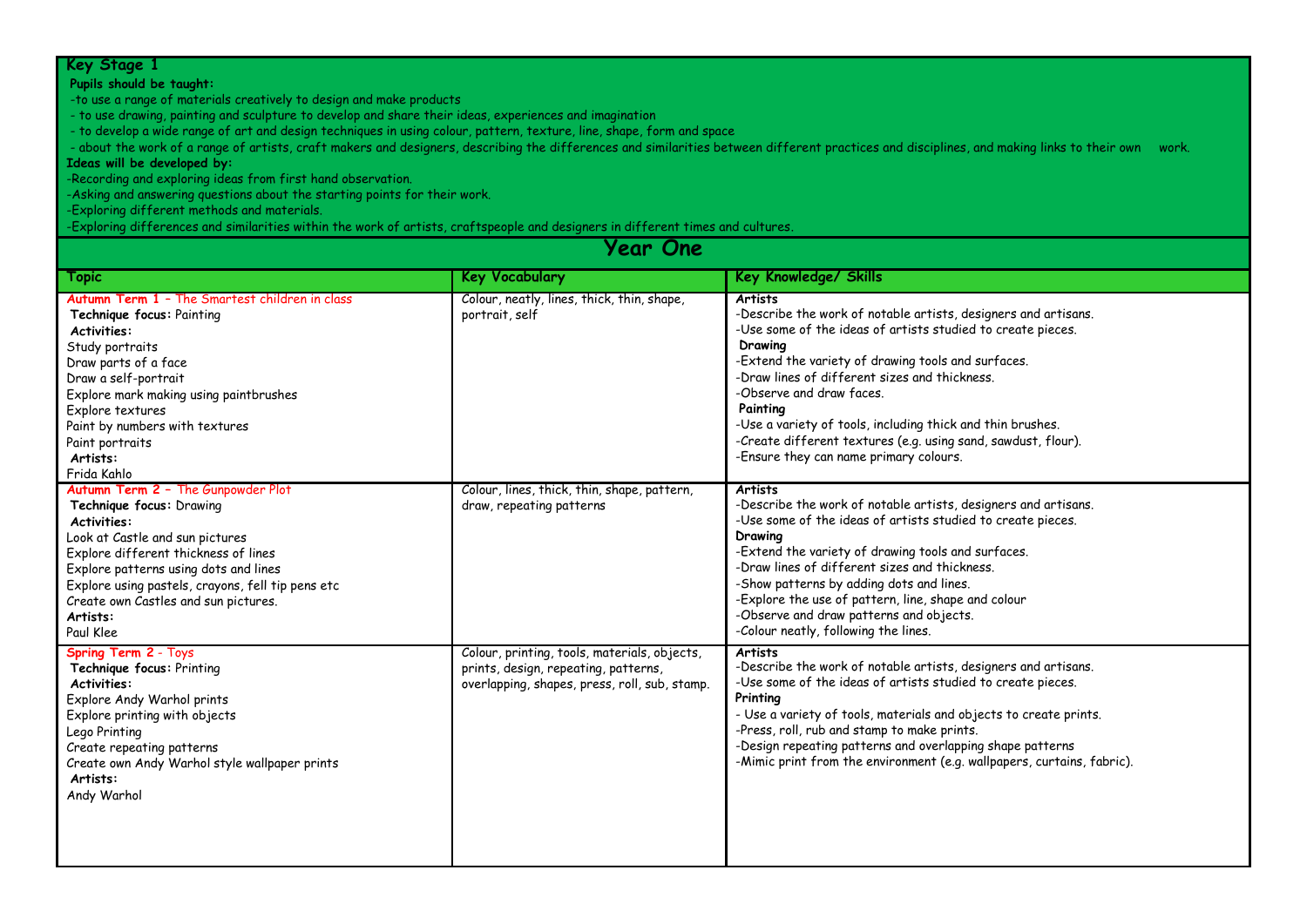#### **Pupils should be taught:**

-to use a range of materials creatively to design and make products

- to use drawing, painting and sculpture to develop and share their ideas, experiences and imagination

- to develop a wide range of art and design techniques in using colour, pattern, texture, line, shape, form and space

- about the work of a range of artists, craft makers and designers, describing the differences and similarities between different practices and disciplines, and making links to their own work.

#### **Ideas will be developed by:**

-Recording and exploring ideas from first hand observation.

-Asking and answering questions about the starting points for their work.

-Exploring different methods and materials.

-Exploring differences and similarities within the work of artists, craftspeople and designers in different times and cultures.

| Year One                                                                                                                                                                                                                                 |                                                                                                                            |                                                                                                                                                                                                                                                                                                                                                                                                                                                                                                                                                                            |  |
|------------------------------------------------------------------------------------------------------------------------------------------------------------------------------------------------------------------------------------------|----------------------------------------------------------------------------------------------------------------------------|----------------------------------------------------------------------------------------------------------------------------------------------------------------------------------------------------------------------------------------------------------------------------------------------------------------------------------------------------------------------------------------------------------------------------------------------------------------------------------------------------------------------------------------------------------------------------|--|
| Topic                                                                                                                                                                                                                                    | <b>Key Vocabulary</b>                                                                                                      | <b>Key Knowledge/ Skills</b>                                                                                                                                                                                                                                                                                                                                                                                                                                                                                                                                               |  |
| <b>Summer Term 1 - Neil Armstrong</b><br>Technique focus - Digital Art - Paint<br>Activities:<br>- Paint a house<br>- Paint the moon and its craters<br>- Use the shape tool to create a rocket<br>- Paint a picture of the moon landing | Shape, colour, paint, brush,                                                                                               | Digital Media<br>-Use a wide range of tools to create different textures, lines, tones, colours and<br>shapes.                                                                                                                                                                                                                                                                                                                                                                                                                                                             |  |
| <b>Summer Term 1 - Neil Armstrong</b><br>Technique focus: Sculpture<br>Activities:<br>Sculpting monsters<br>Design a rocket<br>Make sculpture<br>Papier planets mache x2<br>Paint sculptures<br>Artists:<br>Michelle Reader              | Rolling, cutting, moulding, carving, marking,<br>materials, objects, joins, manipulate, paste,<br>paint, sculpture, sculpt | <b>Artists</b><br>-Describe the work of notable artists, designers and artisans.<br>-Use some of the ideas of artists studied to create pieces.<br>Sculpture<br>-Use techniques such as rolling, cutting and marking using simple tools.<br>-Use materials to make objects for a purpose<br>-Make simple joins by manipulating modelling material or pasting.<br>-Use a range of decorative techniques: applied, impressed, painted, etc.<br>-Discuss work of sculptors.<br>(Parental engagement - Parents are invited to come in and help make rockets with<br>children.) |  |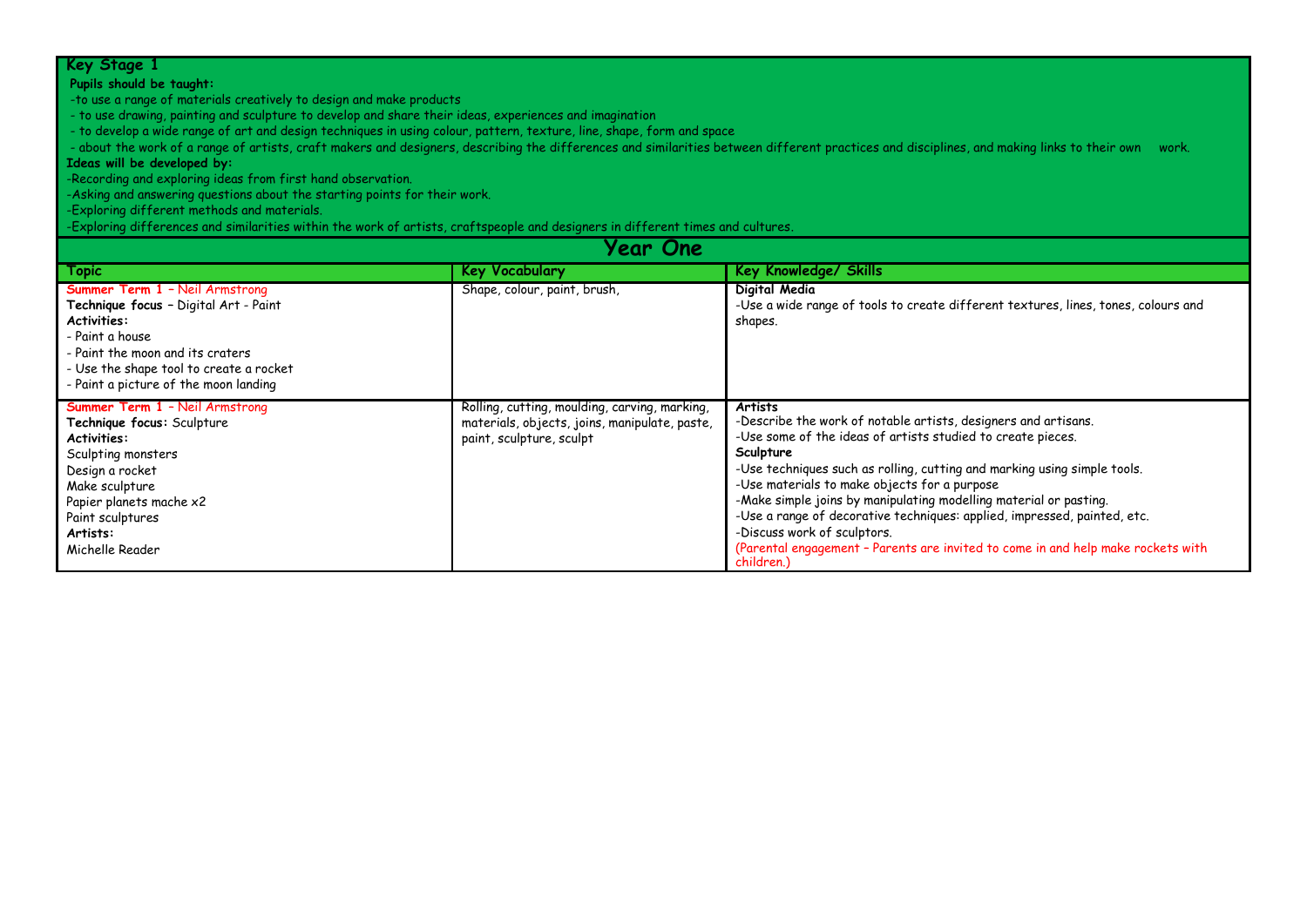#### **Pupils should be taught:**

-to use a range of materials creatively to design and make products

- to use drawing, painting and sculpture to develop and share their ideas, experiences and imagination

- to develop a wide range of art and design techniques in using colour, pattern, texture, line, shape, form and space

- about the work of a range of artists, craft makers and designers, describing the differences and similarities between different practices and disciplines, and making links to their own work.

### **Ideas will be developed by:**

-Recording and exploring ideas from first hand observation.

-Asking and answering questions about the starting points for their work.

-Exploring different methods and materials.

-Exploring differences and similarities within the work of artists, craftspeople and designers in different times and cultures.

| Year Two                                                                                                                                                                                                                                                                                                                 |                                                                               |                                                                                                                                                                                                                                                                                                                                                                                         |  |
|--------------------------------------------------------------------------------------------------------------------------------------------------------------------------------------------------------------------------------------------------------------------------------------------------------------------------|-------------------------------------------------------------------------------|-----------------------------------------------------------------------------------------------------------------------------------------------------------------------------------------------------------------------------------------------------------------------------------------------------------------------------------------------------------------------------------------|--|
| <b>Topic</b>                                                                                                                                                                                                                                                                                                             | <b>Key Vocabulary</b>                                                         | Key Knowledge/ Skills                                                                                                                                                                                                                                                                                                                                                                   |  |
| Autumn Term 2 - Colour Chaos<br>Technique focus: Painting<br><b>Activities:</b><br>Primary and<br>secondary colours<br>Colour wheels<br>Mixing Shades<br>Splatter painting<br>Painting using circles<br>Artists: Piet Mondrian, Jackson Pollock, Kandinksy                                                               | Primary, secondary, colour wheel, mix<br>blend, shades, tone, lighter, darker | <b>Artists</b><br>-Describe the work of notable artists, designers and artisans.-Use some of the ideas of<br>artists studied to create pieces.<br>Painting<br>-Mix primary colours to make secondary.<br>-Create colour wheels.<br>-Add white to colours to make tints and black to colours to make tones (create colour<br>charts).<br>-Mix and match colours to pictures and objects. |  |
| Summer Term 1 - G'day mate!<br>Technique focus: Printing<br>Creating form<br><b>Activities:</b><br>boards<br><b>Block printing</b><br>Repeated printing to create wallpaper<br>Australian Walkatjara art<br>Artist: William Morris                                                                                       | Texture, printing, dots, lines, pattern,<br>design, rubbings                  | <b>Artists</b><br>-Describe the work of notable artists, designers and artisans.<br>-Use some of the ideas of artists studied to create pieces.<br>Printing<br>-Carry out different printing techniques (e.g. block printing).<br>-Show texture using dots and lines.<br>-Make rubbings (Science link)                                                                                  |  |
| Summer Term 2 - Holidays<br>Technique focus: Collage - A sea Scape<br>Adding dots and lines<br><b>Activities:</b><br>for texture<br>Mix materials to create texture<br>Make a seaside collage using a combination of materials<br>Use a wax resist technique to create an under the sea collage<br>Digital photo collage | Collage, texture, tone, materials, wax<br>resist, backwash, observe,          | Drawing<br>-Show pattern and texture by adding dots and lines<br>-Show different tones by using coloured pencils.<br>Collage<br>-Use a variety of techniques- wax or oil resist,<br>-Use a combination of materials that are cut, torn and glued.<br>-Mix materials to create texture.<br>-Create images from imagination, experience and observation.                                  |  |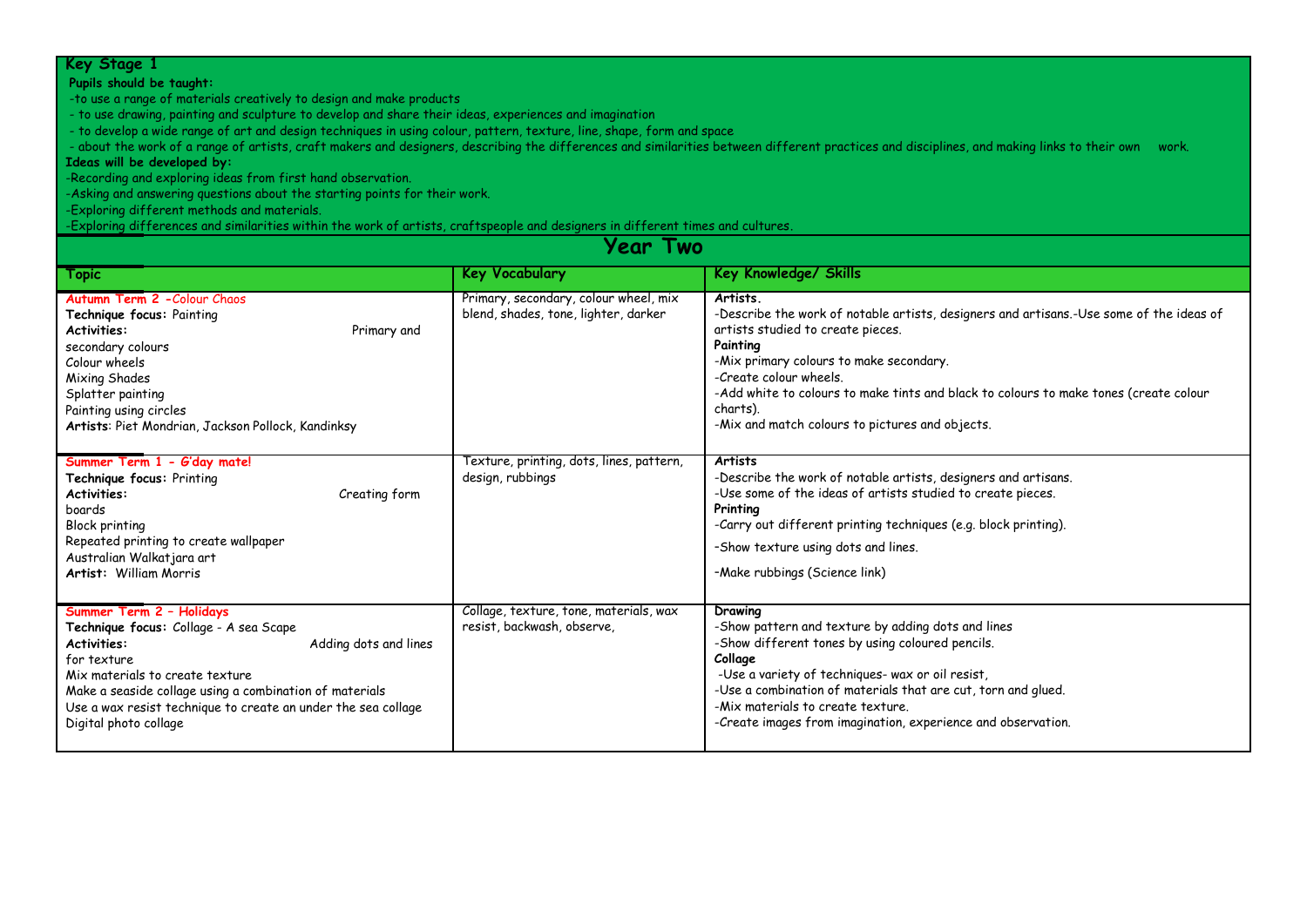Pupils should be taught to develop their techniques, including their control and use of materials, with creativity, experimentation and an increasing awareness of different kinds of art, craft and design. **Pupils should be taught:**

-to create sketch books to record their observations and use them to review and revisit ideas

-to improve their mastery of art and design techniques, including drawing, painting and sculpture with a range of materials [for example, pencil, charcoal, paint, clay]

**Ideas will be developed by:**

-Selecting and recording ideas from first hand observation, experience and imagination, and exploring ideas for different purposes.

-Questioning and making observations about starting points throughout the curriculum.

-Recording and exploring ideas in a variety of ways, using sketch books

-Discussing the roles and purposes of artists, craftspeople and designers working in different times and cultures.

-Discussing artwork using visual language.

| <b>Years 3 and 4</b> cycle A: Years 2019-2020 & 2021-2022                                                                                                                                                                                                                          |                                                                                  |                                                                                                                                                                                                                                                                                                                                                                                                                                              |  |
|------------------------------------------------------------------------------------------------------------------------------------------------------------------------------------------------------------------------------------------------------------------------------------|----------------------------------------------------------------------------------|----------------------------------------------------------------------------------------------------------------------------------------------------------------------------------------------------------------------------------------------------------------------------------------------------------------------------------------------------------------------------------------------------------------------------------------------|--|
| Topic                                                                                                                                                                                                                                                                              | <b>Key Vocabulary</b>                                                            | <b>Key Knowledge/ Skills</b>                                                                                                                                                                                                                                                                                                                                                                                                                 |  |
| Autumn Term 1: Caribbean Carnival<br>Technique Focus: Sketching/mask-making/design boards<br><b>Activities:</b><br>Caribbean costume design-mask making<br>Caribbean Carnival Costume Design<br>Create a design board<br>Artists: Jill Walker - Caribbean Artist                   | Design, colour, pattern, material, purpose,<br>sketch, culture, tertiary colours | <b>Artists</b><br>-Replicate some of the techniques used by notable artists<br>-Create original pieces that are influenced by other artists<br>Developing ideas<br>-Discuss the roles and purpose of designers in different cultures<br>-Discuss artwork using visual language<br>-Make observations<br>-Explore ideas using sketchbooks<br>-Select and record ideas from first hand observation and explore ideas for different<br>purposes |  |
| Autumn Term 2: The Iron man<br>Technique focus: sculpture<br><b>Activities:</b><br>Sketch images of the Iron Man<br>Create a charcoal sketch of the Iron man<br>Create a clay model of the Iron Man<br>Artists: Julian Opie and Henry Moore                                        | Sculpt, mould, model, construct, shadow,<br>style                                | <b>Artists</b><br>-Replicate some of the techniques used by notable artists<br>-Create original pieces that are influenced by other artists<br>Sculpture<br>-Shape, form, model and construct using clay<br>-Plan and develop ideas<br>-Use tools to sculpt                                                                                                                                                                                  |  |
| Spring Term 2: Tommy Armstrong<br>Technique focus: Drawing<br><b>Activities:</b><br>Sketching historical artefacts-creating observational drawings,<br>making first hand observations<br>Sketching Mining Portraits (Tommy Armstrong)                                              | Sketch, tone, shadow, texture, colour,<br>shape, pattern, hatching               | Drawing<br>-Use different grades of pencil to show line, tone and texture<br>-Develop shading to show light and shadow<br>-Use hatching and cross to show tone and texture                                                                                                                                                                                                                                                                   |  |
| Summer Term 2: The Stone Age<br>Technique focus: Sculpture<br><b>Activities:</b><br>Discussing the role of Craftspeople from the past<br>Looking at historical evidence for information about design, colour,<br>pattern, shape<br>Using tools and techniques to create a clay pot | Sculpt, mould, model, construct,<br>shadow - revisit                             | Sculpture<br>-Shape, form, model and construct using clay<br>-Use tools more confidently<br>-Understanding different adhesives and methods of construction                                                                                                                                                                                                                                                                                   |  |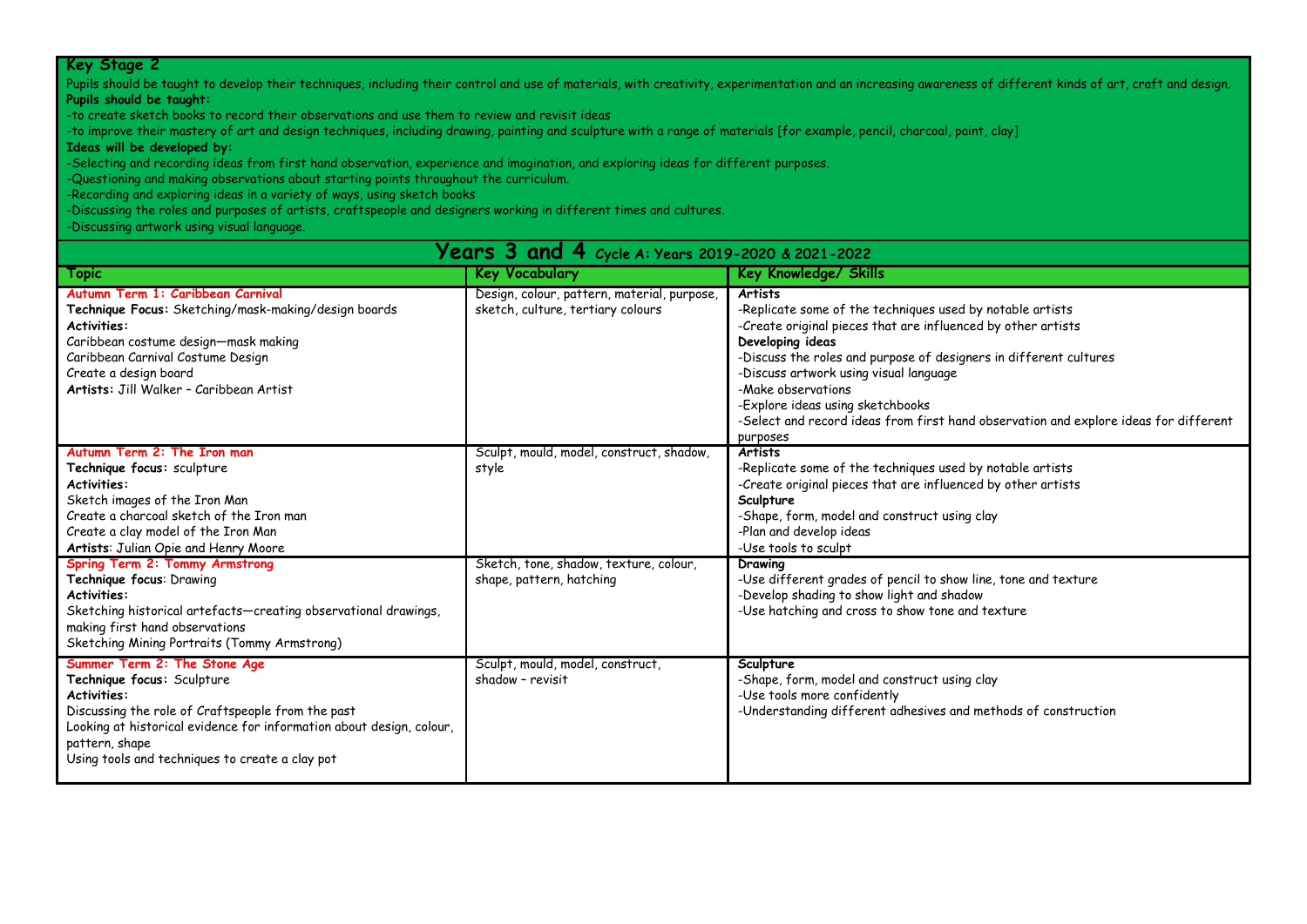Pupils should be taught to develop their techniques, including their control and use of materials, with creativity, experimentation and an increasing awareness of different kinds of art, craft and design. **Pupils should be taught:**

-to create sketch books to record their observations and use them to review and revisit ideas

-to improve their mastery of art and design techniques, including drawing, painting and sculpture with a range of materials [for example, pencil, charcoal, paint, clay]

**Ideas will be developed by:**

-Selecting and recording ideas from first hand observation, experience and imagination, and exploring ideas for different purposes.

-Questioning and making observations about starting points throughout the curriculum.

-Recording and exploring ideas in a variety of ways, using sketch books

-Discussing the roles and purposes of artists, craftspeople and designers working in different times and cultures.

-Discussing artwork using visual language.

# **Years 3 and 4 Cycle B: Years 2020-2021 & <sup>2022</sup>-<sup>2023</sup>**

| Topic                                                                                                                                                                                                                                                                                                                                                                      | <b>Key Vocabulary</b>                                                                                                                      | Key Knowledge/ Skills                                                                                                                                                                                                                                                                                                                                                                                                                                 |
|----------------------------------------------------------------------------------------------------------------------------------------------------------------------------------------------------------------------------------------------------------------------------------------------------------------------------------------------------------------------------|--------------------------------------------------------------------------------------------------------------------------------------------|-------------------------------------------------------------------------------------------------------------------------------------------------------------------------------------------------------------------------------------------------------------------------------------------------------------------------------------------------------------------------------------------------------------------------------------------------------|
| Autumn Term 1: Mighty Mountains<br><b>Technique Focus: Painting Landscapes</b><br><b>Activities:</b><br>Discuss role of an artist, their time period and culture<br>Evaluate paintings from the past—techniques, use of colour, tone,<br>Explore foreground, midground, background<br>Use tools and materials to produce water colour images<br>Artist - John Constable    | Watercolour paint, brush stroke, fore-<br>ground, background, mid ground, horizon<br>line, vanishing point, perspective, layer,<br>palette | <b>Artists</b><br>-Replicate<br>some of the techniques used by notable artists<br>-Create original pieces that are influenced by other artists<br>Painting<br>Use a number of brush techniques using thick and thin brushes to produce shapes,<br>textures.<br>patterns and lines<br>-Use watercolour paint<br>-Different types of brushes for different purposes<br>-Apply colour in the foreground and background<br>-Colour mixing: tone and shade |
| Autumn Term 2: Charlotte's Web<br>Technique focus: Drawing<br><b>Activities:</b><br>Observational drawings of insects<br>Observational drawings of natural patterns, shapes and textures<br>Using a viewfinder frame to look at one element of an insect<br>Abstract paintings based on the patterns and shapes of insects                                                 | Sketch, tone, shadow, texture,<br>colour,<br>shape, pattern (re-visit), focus                                                              | Drawing<br>Use a view finder to select an area of a subject for drawing<br>Continue to observe and develop the drawings of patterns, faces and objects, with<br>increasing accuracy                                                                                                                                                                                                                                                                   |
| Spring Term 2 : Rotten Romans<br>Roman Pots and Shields<br>Technique focus: Sculpture and Printing<br>Activities:<br>Looking at the patterns, shapes and symbols used in Roman Britain<br>Choosing appropriate materials to create and construct a Roman<br>shield<br>Analyse Roman pot designs-shape, pattern and colour<br>Use clay to replicate a roman pot design      | Print, pattern, mosaic, tesselate, rotate                                                                                                  | Sculpture<br>-Shape, form, model and construct using clay<br>-Use tools more confidently<br>-Understanding different adhesives and methods of construction<br>Printing<br>-Print using a variety of techniques<br>-Research a print using a variety of techniques<br>-Make printing blocks using relief or impressed techniques<br>-Explore pattern and shape<br>-Talk about printing processes                                                       |
| Summer Term 2: There's a Pharoah in our bath<br>Egyptian News Reports and papier mache death masks<br>Technique focus: Digital Media<br><b>Activities:</b><br>Use iMovie to create an Egyptian news report-editing through to<br>final production<br>Create a papier-mâché structure for a death mask<br>Paint the papier-mâché design, replicating Ancient Egyptian style | Record, evaluate, mould, shape, form,<br>stick, layer, paint, cover, coat, embellish,<br>decorate, model,                                  | Sculpture<br>-Shape, form, model and construct using papier mache<br>-Use tools more confidently<br>-Understanding different adhesives and methods of construction<br>Digital media<br>-Create video and sound recordings and explain why they were created                                                                                                                                                                                           |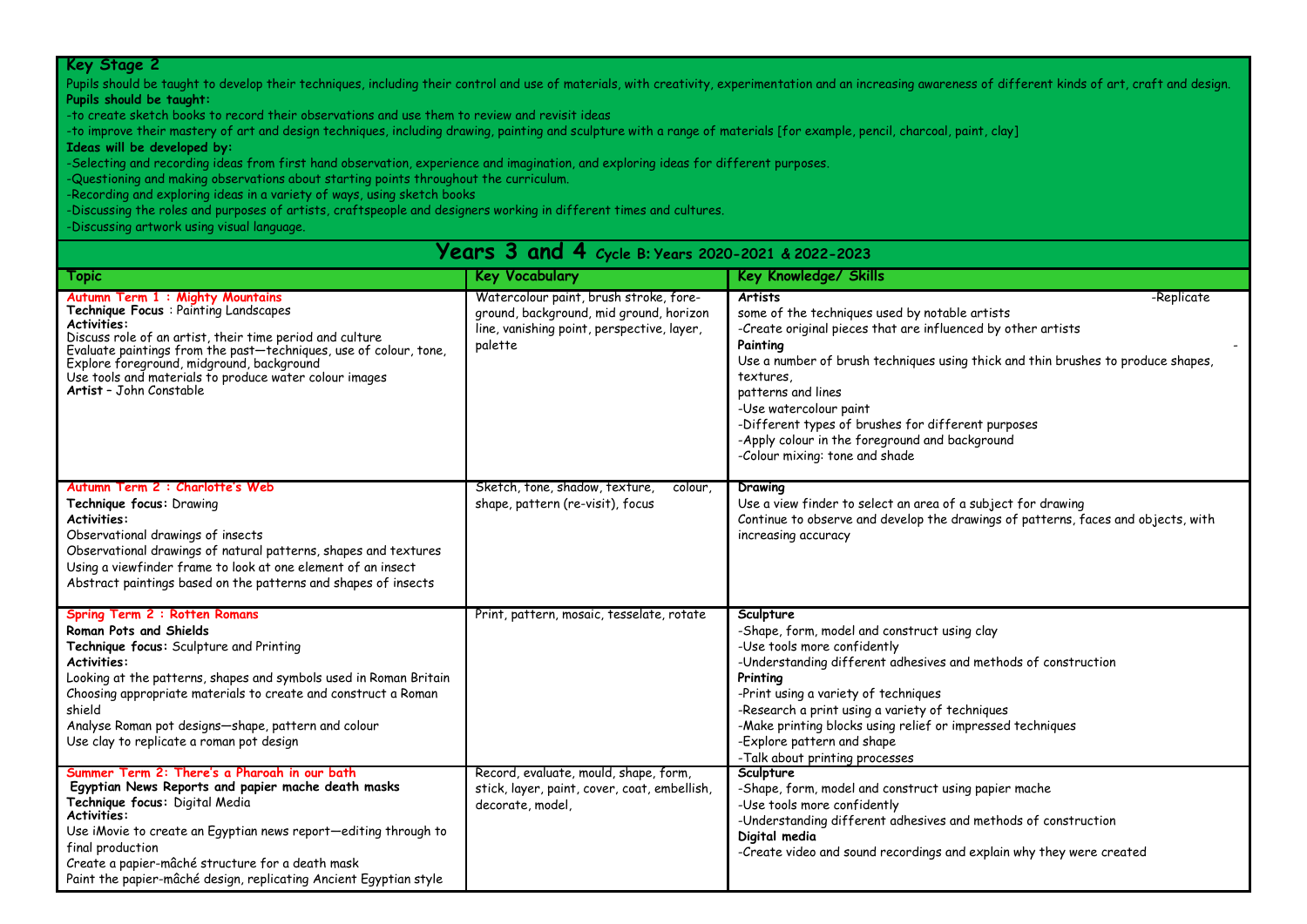Pupils should be taught to develop their techniques, including their control and use of materials, with creativity, experimentation and an increasing awareness of different kinds of art, craft and design. **Pupils should be taught:**

-to create sketch books to record their observations and use them to review and revisit ideas

-to improve their mastery of art and design techniques, including drawing, painting and sculpture with a range of materials [for example, pencil, charcoal, paint, clay]

#### **Ideas will be developed by:**

-Collecting ideas, information and sketches from first hand observation and experience; presenting ideas imaginatively in a sketch book for different purposes.

-Developing and imaginatively extend ideas from starting points throughout the curriculum.

-Carefully selecting materials based on qualities to enhance work.

-Exploring and discussing the roles and purposes of artists, craftspeople and designers working in different times and cultures, with a fluent grasp of visual language.

#### **Topic Key Vocabulary Key Knowledge/ Skills Autumn 1: Pencil sketch of an Animal Technique focus:** Drawing / Mark making – Perspective/Art Exhibition **Artists/Architects**: Leonardo da Vinci, Adonna Khare Vanishing point, focal point perspective, tone, texture, patterns, pencil grade, refine, experimentation, rehearse **Artists** -Give details about the style of some notable artists, designers and artisans. -Create original pieces that show a range of influences and style. **Drawing** -Use sketchbooks to create observational drawings and to develop and revisit ideas. -Work in a sustained and independent way from observation, experience and imagination. - Show confidence in using a variety of drawing mediums, including ink and pen. -Manipulate and experiment with the elements of art; line, tone, pattern, texture, form, space, colour and shape. **Autumn 2: Relief print of a Mayan mask Technique focus:** Printing – Relief and Intaglio **Artist:** Shepard Fairey Mould, relief, intaglio printing, roller, overlay **Artists** Give details about the style of some notable artists, designers and artisans. -Create original pieces that show a range of influences and style. **Printing** -Create an accurate pattern, showing fine detail. -Select inks and overlay colours. -Describe techniques, including the use of layering, relief, mono and intaglio printing. -Be confident with printing onto various media. **Spring 2: A piece in the style of Picasso** Focus on a Famous Artist (Art criticism) **Artists:** Picasso Monochrome, limited palette, portrait, evaluate, surrealism **Artists** -Give details (including own sketches) about the style of some notable artists, designers and artisans. -Show how their work was influential in both society and to other artists. -Create original pieces that show a range of influences and styles **Summer 1: Still life in watercolour Technique focus**: Painting - Water colours / Still life **Artists:** Claude Monet, Van Gogh Impressionism, watercolours, wash, techniques, evaluate, mood board **Artists** -Give details about the style of some notable artists, designers and artisans. -Show how their work was influential in both society and to other artists. -Create original pieces that show a range of influences and style. **Painting** -Sketch (lightly) before painting to combine line and colour. -Use brush techniques and the quality of paint to create texture. - Create a colour palette based upon colours observed in the natural or built world. -Identify key aspects such as complementary colours, colour as tone, warm and cold colours. **Summer 2: Making a promotional video** Technique focus: Digital Media (Video editing, sound, still images) Green screen, editing, project, rehearse, composition, filter, transitions, crop **Digital media** -Enhance digital media by editing (including sound, video, animation, still images and installations).

### **Years 5 and 6 Cycle A: Years 2019-2020 & <sup>2021</sup>-<sup>2022</sup>**